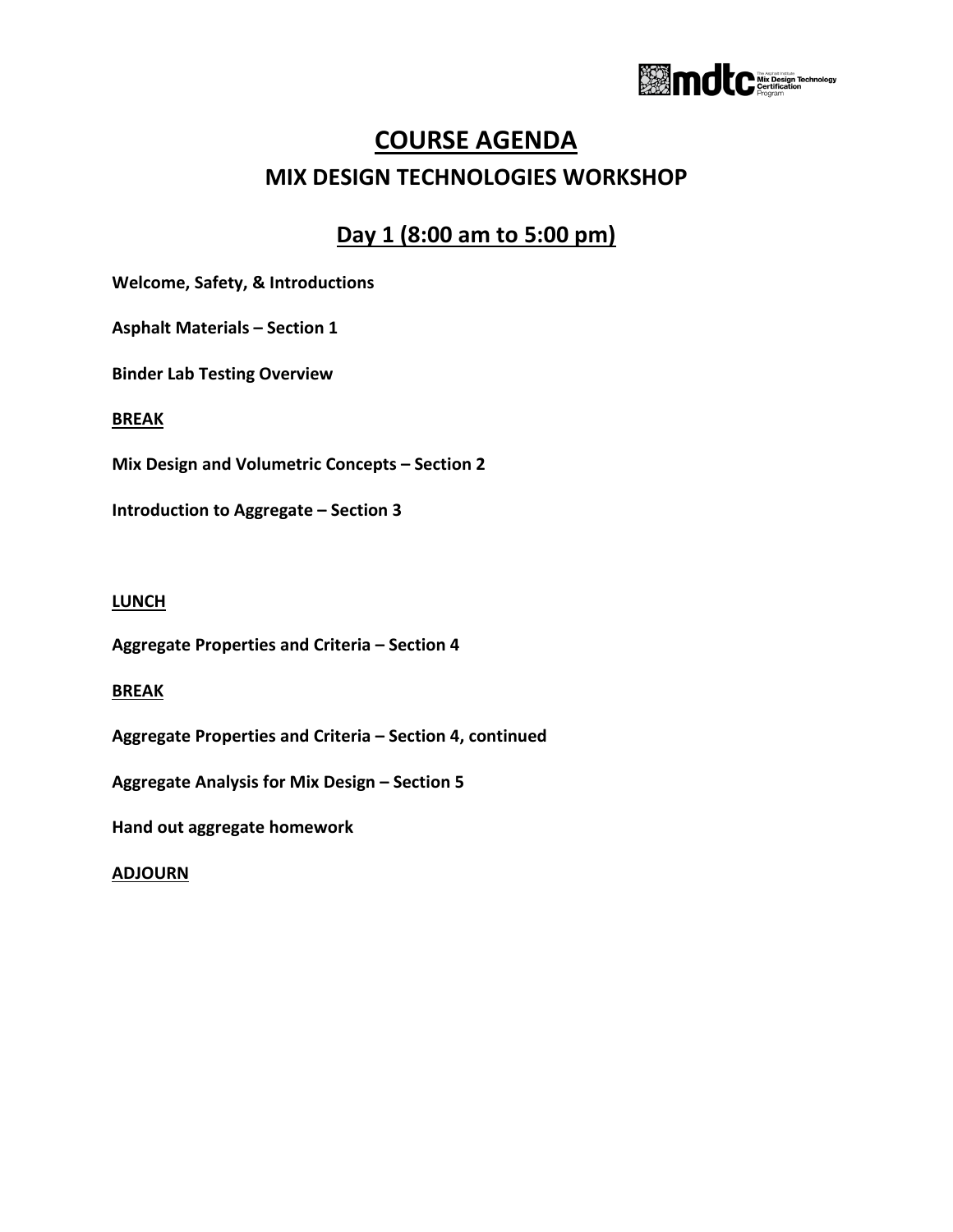

### **Day 2 (8:00 am to 5:00 pm)**

**Aggregate Analysis for Mix Design – Section 5 (continued)**

**HMA Volumetric Analysis – Section 6** 

**BREAK**

**HMA Volumetric Analysis – Section 6** 

**Trial Blend Analysis – Section 7**

**LUNCH**

**Mix Design Calculations (hand out homework for aggregate properties, gradation & mix design)**

**Superpave Mix Design and Analysis – Section 8**

**Moisture Sensitivity Testing: AASHTO T-283 – Section 9**

#### **BREAK**

**RAP Binder Recovery, Testing, and Blending Charts – Section 10**

**Time to work on homework or leave early**

#### **ADJOURN**